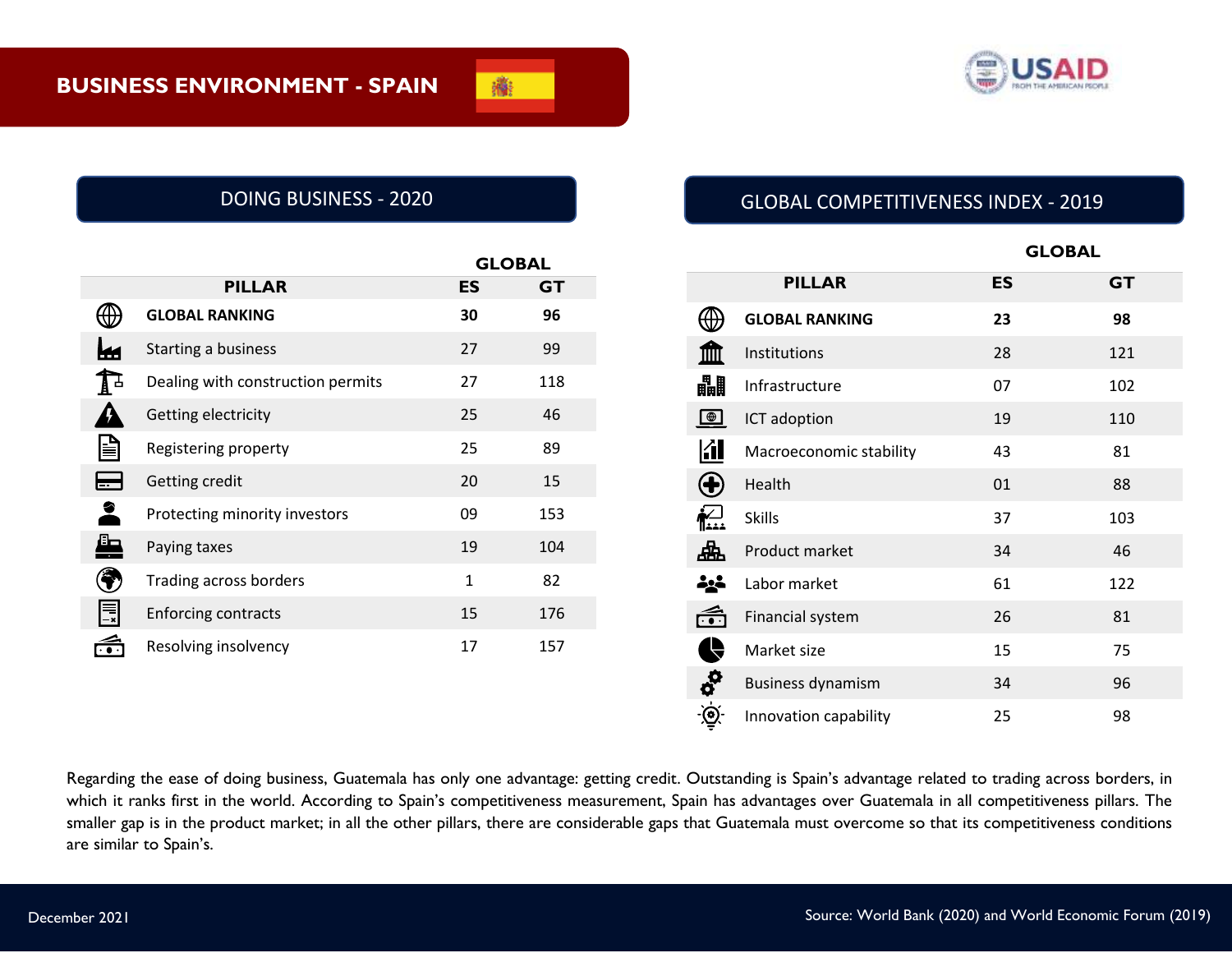

■ United States ■ Mexico

United Kingdom **Portugal** ■ Brazil ■ Chile ■ France Germany Peru ■ Colombia ■ Others

## INVESTMENT PROJECTS SPAIN 2019-2021



### **Investment Sources**



1565 investment projects have been registered in Spain (January 2019 to September 2021). The main countries where investments are sourced are: United States, 19%; Germany, 13%, and France, 13%. The main sectors for investments are: IT services and software, 19%; Real

7%

| 13%<br>$\frac{9}{6}$<br>ሬ | панс<br>■ Germany<br>$\blacksquare$ Italy<br>■ Japan<br>■ Luxemburg<br>■ The Netherlands<br>■ Switzerland<br>■ United Kingdom<br>■ United States<br>■ Others |
|---------------------------|--------------------------------------------------------------------------------------------------------------------------------------------------------------|
|                           | • Business services                                                                                                                                          |
|                           | • Communications                                                                                                                                             |
| ℅                         | ■ Consumer goods                                                                                                                                             |
|                           | <b>Einancial services</b>                                                                                                                                    |
| 5%                        | • Food and beverages                                                                                                                                         |
|                           | · Industrial equipment                                                                                                                                       |
|                           | Real estate                                                                                                                                                  |
| %                         | Renewable energy                                                                                                                                             |
|                           | Software & IT                                                                                                                                                |

**Transportation and storage** 

**Others** 

1087 Investment Projects by Spain From January 2019 to September 2021

### **Investment Destinations**



### **Investment Sectors**



- Chemicals
- **Communications**
- **Electronic components**
- **Financial services**
- **Food and beverages**
- **Hospitality and tourism**
- Industrial equipment
- **Renewable energy**
- Software & IT
- **Transportation and storage**
- Real estate
- **Others**

1087 investment projects by Spain have been registered (January 2019 to September 2021). The main destinations are the following countries: the United States, 13%, Mexico, 7%, and United Kingdom, 7%. The main sectors are: IT services and software, 16%; renewable energy, 14%, and hospitality and tourism, 9%.

Estate, 13%, and business services, 9%.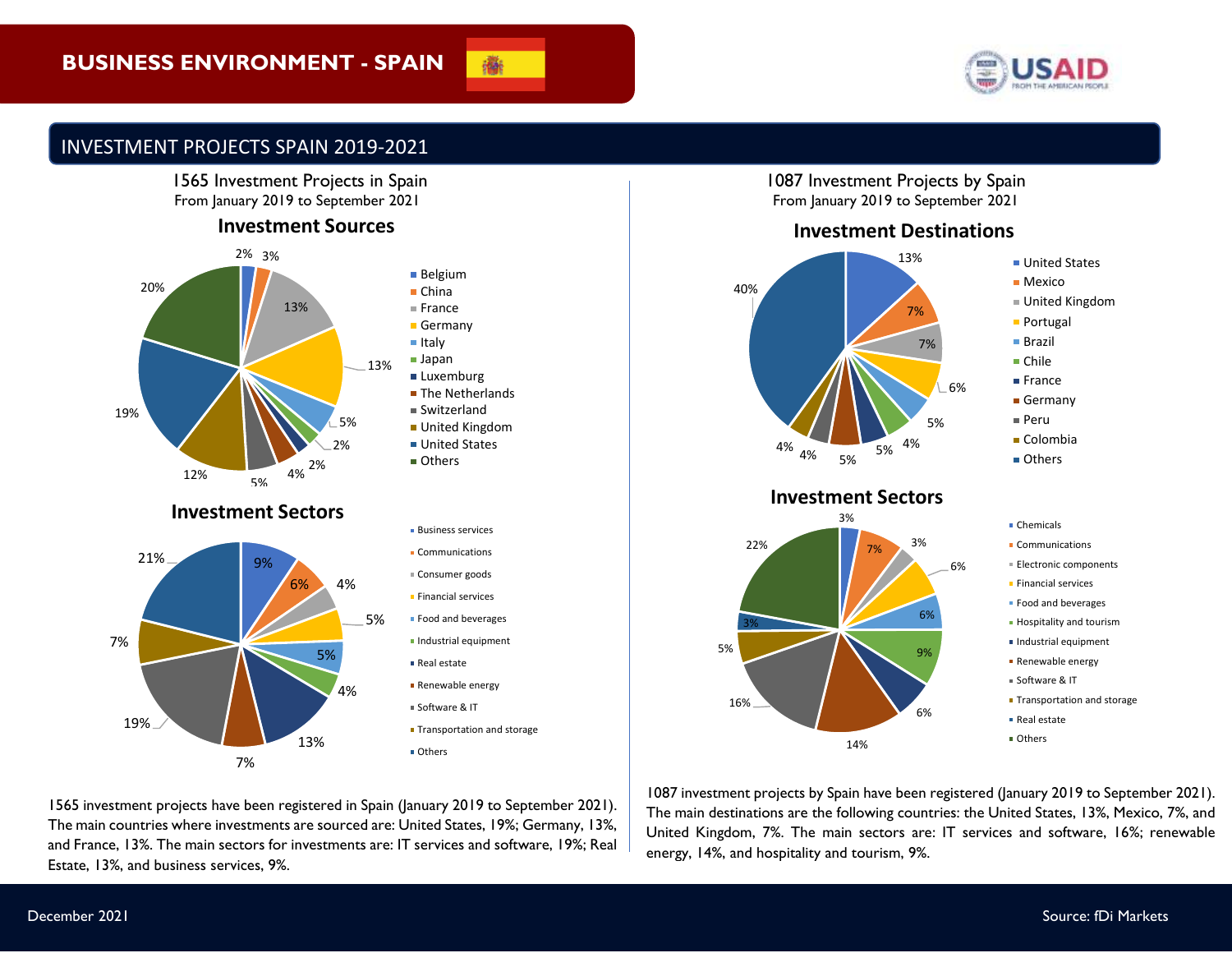



### INVESTMENT SIGNS 2021

 63 Signs of Investments Destined for Spain From January 2021 to October 2021

### **Investment Sources**



and Germany, 13%. The main sectors for these investments are: IT services and software, There have been 63 signs of investments in Spain (January 2021 to October 2021), the following countries are the main sources of investments: France,19%; United Kingdom, 16%, 21%, food and beverages, 11%, and financial services, 8%.

66 Signs of Investments Originating in Spain From January 2021 to October 2021



**Investment Destinations**

66 signs of investments by Spain that have been registered (January 2021 to October 2021). The main countries of destination are: United States, 14%; Germany, 7%, and United Kingdom, 7%. The main sectors for these investments are: IT services and software, 26%; real estate, 8%, and food and beverages, 6%.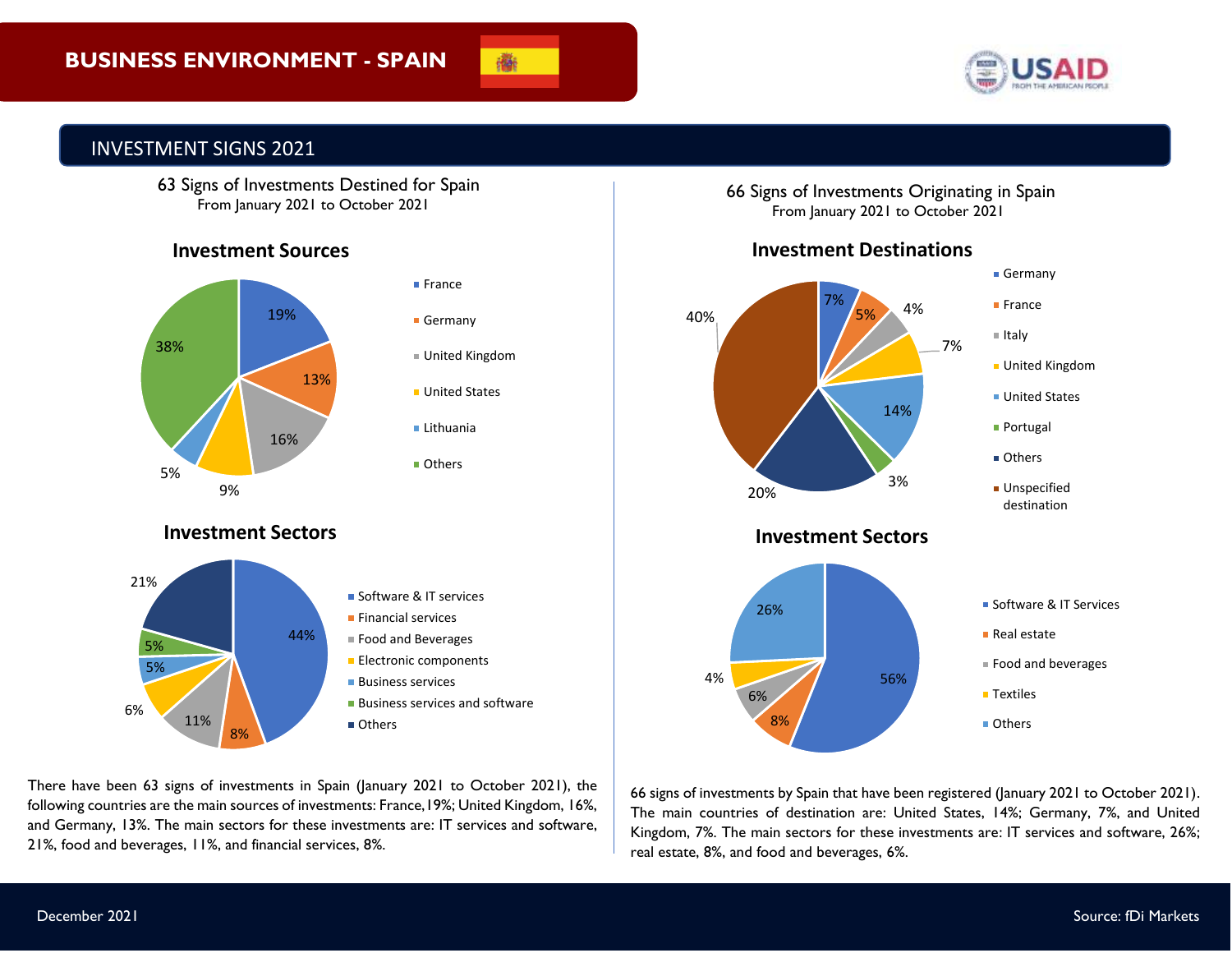

### COMPETITIVENESS ELEMENTS

**Innovation** as a factor of competitiveness. Spain is constantly increasing its investment in R&D, registering growth for three consecutive years, according to figures from the National Statistics Institute (INE in Spanish).

The country uses its strength in innovation as an attractive element to promote the country as a destination for investment by technology and innovation companies, as well as research and development institutes.

Some of the incentives it offers include tax deductions and subsidies for R&D&I activities, a consolidated innovation ecosystem backed by increased patent registration, a secure environment for intellectual protection, and leadership in the use of open data. These are incentives that attract multinationals to establish their R&D&I operations in Spain.

There are over 180 accelerators and incubators for startups and all the support infrastructure in universities, centers, and technology parks throughout the country. Out of the top 100 R&D&I companies in the world, 90 have subsidiaries in Spain.

The country ranks fourth among the countries of the European Union that receive more European funds for innovation projects. In addition, private funding for innovative projects has doubled. Public funding for R&D&I is provided through initiatives such as:

**Center for Industrial Technological Development (CDTI in Spanish):**  provides grants and loans for technology projects at competitive interest rates.

**Red.es:** promotes programs to advance the digital economy, innovation, entrepreneurship, and support for SMEs with efficient and intensive use of ICTs.

**Empresa Nacional de Innovación** (National Innovation Company): finances SMEs, providing up to 1.5 million euros for participative and unsecured loans.

Both the **Ministry of Science and Innovation** and **Invest in Spain / ICEX** have programs to support research, development and scientific and technical innovation, and support to foreign companies for investments with an important R&D&I component, with competitive bidding processes.



### **The Spanish Economy Grew by 2% in the Third Quarter and Fell Short of Government Forecasts**

[https://elpais.com/economia/2021-10-29/la-economia-espanola-crecio-un-2-en-el](https://elpais.com/economia/2021-10-29/la-economia-espanola-crecio-un-2-en-el-tercer-trimestre-del-ano.html)[tercer-trimestre-del-ano.html](https://elpais.com/economia/2021-10-29/la-economia-espanola-crecio-un-2-en-el-tercer-trimestre-del-ano.html)

Growth fell short during this period, when a positive rebound was expected following the lifting of pandemic restrictions and the progress of vaccination. Despite satisfactory performance of employment, tourist recovery, and service improvement, there has been low private consumption.

### **ICEX Launches INNOVA Invest, a Program to Help Foreign Companies Invest in R&D in Spain.**

[https://www.icex.es/icex/es/navegacion-principal/que-es-icex/sala-de-prensa/sala](https://www.icex.es/icex/es/navegacion-principal/que-es-icex/sala-de-prensa/sala-prensa/icex-lanza-innova-invest-programa-para-ayudar-a-empresas-extranjeras-a-invertir-en-imasd-en-espana-new2021895483.html)[prensa/icex-lanza-innova-invest-programa-para-ayudar-a-empresas-extranjeras-a](https://www.icex.es/icex/es/navegacion-principal/que-es-icex/sala-de-prensa/sala-prensa/icex-lanza-innova-invest-programa-para-ayudar-a-empresas-extranjeras-a-invertir-en-imasd-en-espana-new2021895483.html)[invertir-en-imasd-en-espana-new2021895483.html](https://www.icex.es/icex/es/navegacion-principal/que-es-icex/sala-de-prensa/sala-prensa/icex-lanza-innova-invest-programa-para-ayudar-a-empresas-extranjeras-a-invertir-en-imasd-en-espana-new2021895483.html)

As part of the Spanish Government's Recovery, Transformation and Resilience Plan, ICEX-Invest in Spain will manage this program aimed at companies with at least 50% foreign capital. This aid will be provided as grants and the program will make available five billion euros for 2022. The aid will be provided according to the size of the company and the type of project, prioritizing industrial research.

### **Brussels Postpones the Recovery of Pre-Crisis GDP and Unemployment Levels in Spain until 2023.**

[https://cincodias.elpais.com/cincodias/2021/11/11/economia/1636623408\\_959607.](https://cincodias.elpais.com/cincodias/2021/11/11/economia/1636623408_959607.html) [html](https://cincodias.elpais.com/cincodias/2021/11/11/economia/1636623408_959607.html)

The European Commission cut back Spain's growth forecast and predicted that the country will not recover pre-crisis GDP and unemployment levels until 2023, making it the last European Union state to recover from the pandemic. They also warn about the increase in inflation, which is impacted by higher gas and electricity prices.